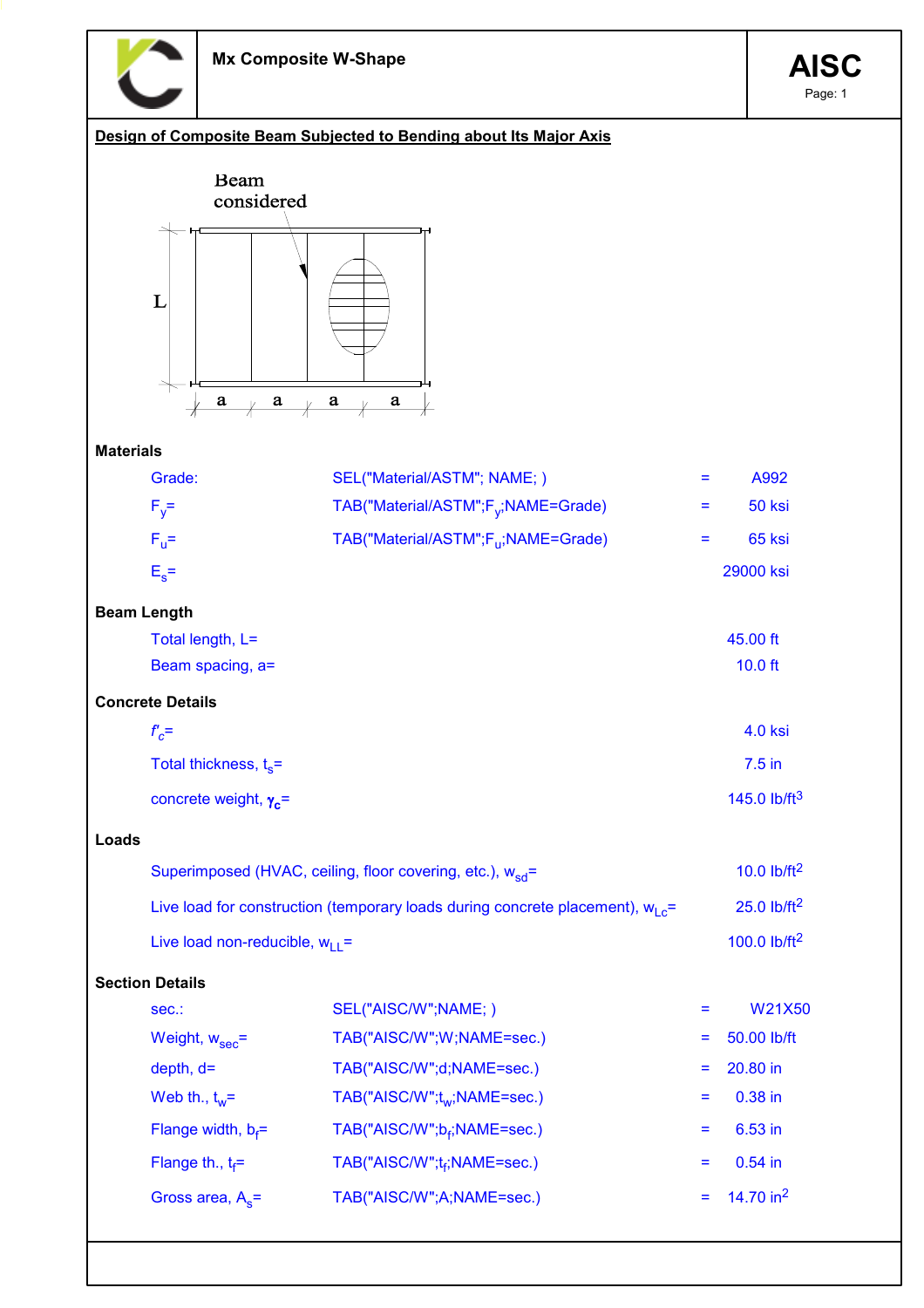|                   | <b>Mx Composite W-Shape</b>                              |                                                                                                              |     | <b>AISC</b><br>Page: 2     |
|-------------------|----------------------------------------------------------|--------------------------------------------------------------------------------------------------------------|-----|----------------------------|
|                   |                                                          | Plastic sec. modulus, $Z_x$ = TAB("AISC/W"; $Z_x$ ;NAME=sec.)                                                |     | $= 110.00$ in <sup>3</sup> |
|                   |                                                          | Inertia about x-axis, $I_x = TAB("AISC/W"; I_x; NAME = sec.)$                                                |     | $= 984.00$ in <sup>4</sup> |
|                   | AISC Specification Eqn. (F2-1):                          |                                                                                                              |     |                            |
|                   | Yielding Moment, $M_p = Z_x * F_y * 1/12$                |                                                                                                              |     | 458 kip*ft                 |
|                   |                                                          | Metal Deck and Stud Connector Details (in accordance with metal deck manufacturer's data)                    |     |                            |
|                   | $H_s$                                                    | $h_c$<br>$W_r$                                                                                               |     |                            |
|                   | Rib height, $h_r =$                                      |                                                                                                              |     | 3.0 in                     |
|                   | Average rib width, $w_r =$                               |                                                                                                              |     | 6.0 in                     |
|                   | weight of slab, $w_s$ =                                  |                                                                                                              |     | 75.0 lb/ft <sup>2</sup>    |
|                   | Diameter of stud, $d_{sa}$ =                             |                                                                                                              |     | 0.750 in                   |
|                   | Height of stud (minimum is $4d_{sa}$ ), H <sub>s</sub> = |                                                                                                              |     | 4.50 in                    |
|                   |                                                          | Extension of the stud above the deck (minimum is 1.5 in), $H_{sc}$ =                                         |     | 1.50 in                    |
|                   | <b>Composite Deck and Anchor Requirements</b>            |                                                                                                              |     |                            |
|                   |                                                          | Check composite deck and anchor requirements stipulated in AISC Specification Sections I1.3, I3.2c and I8.   |     |                            |
|                   |                                                          | - Conc_strength_check = $IF( (fc \le 10 AND fc \ge 3) ; "o.k."; "change fc")$                                |     | o.k.                       |
|                   |                                                          | - $h_r$ <sub>r</sub> check= IF( $h_r \leq 3$ ; "o.k."; "decrease $h_r$ ")                                    |     | o.k.                       |
| $-w_r$ _check=    |                                                          | IF( $w_r \geq 2$ ; "o.k."; "increase $w_r$ ")                                                                | $=$ | o.k.                       |
| $-d_{sa}$ _check= |                                                          | IF( $d_{sa} \le 0.75$ ; "o.k."; "decrease $d_{sa}$ ")                                                        | Ξ   | o.k.                       |
| $-t_f$ check=     |                                                          | IF(tf $\geq d_{sa}/2.5$ ; "o.k."; "decrease $d_{sa}$ ")                                                      | $=$ | o.k.                       |
| $-Hsc$ check=     |                                                          | IF( $(H_s \ge (h_r + 1.5)$ AND $H_s < t_s - 0.5)$ ; "o.k."; "unsafe")                                        | Ξ   | o.k.                       |
| $-Hs$ check=      |                                                          | IF(H <sub>s</sub> $\geq$ 4*d <sub>sa</sub> ; "o.k."; "increase H <sub>s</sub> ")                             | Ξ   | o.k.                       |
| $-h_{c}$ check=   |                                                          | IF( $(t_s-h_r) \geq 2$ ; "o.k."; "increase h <sub>c</sub> ")                                                 | Ξ.  | o.k.                       |
|                   | <b>Design for Pre-Composite Condition</b>                |                                                                                                              |     |                            |
|                   | - Construction Pre-composite Loads:                      |                                                                                                              |     |                            |
| $WD1$ =           |                                                          | $0.001*(w_s^*a+w_{\text{sec}})$                                                                              | Ξ   | 0.80 kip/ft                |
| $W_{L1}$ =        |                                                          | $0.001*(w1 c * a)$                                                                                           | $=$ | $0.25$ kip/ft              |
|                   |                                                          | - Construction Pre-composite flexural strength, from Chapter 2 of ASCE/SEI 7, the required flexural strength |     |                            |
| is:<br>$W_{u1}$ = |                                                          | $1.2$ * $W_{D1}$ + 1.6 <sup>*</sup> $W_{L1}$                                                                 | Ξ   | 1.36 kip/ft                |
|                   |                                                          |                                                                                                              |     |                            |
| $M_{u1}$ =        |                                                          | $w_{u1}$ * $L^2$                                                                                             | Ξ   | 344 kip*ft                 |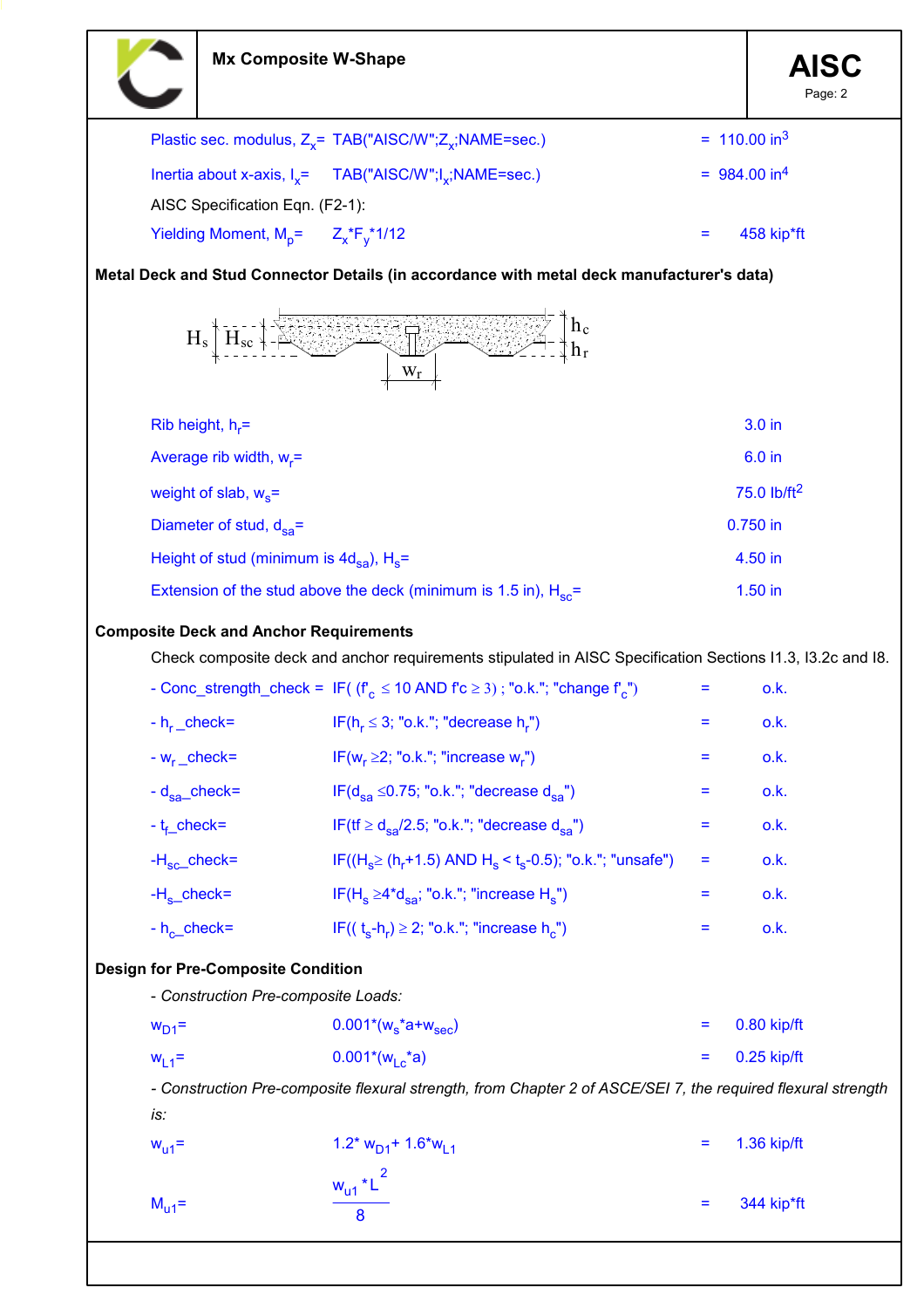

Assume that attachment of the deck perpendicular to the beam provides adequate bracing to the compression flange during construction, thus the beam can develop its full plastic moment capacity. The design flexural strength is determined as follows, from AISC Specification Equation F2-1:  $\Phi_{b}$ =  $=$  0.90  $M_{n1}$ =  $\Phi_b$  \*  $M_p$ = 412 kip\*ft Flexural\_safety1= IF(M<sub>n1</sub>≥ M<sub>u1</sub>; "Safe"; "Unsafe") = Safe - Pre-composite deflection:  $\Delta_{\text{nc}}$ =  $5 \frac{1}{10}$  \* ( w<sub>D1</sub> 12  $(L * 12)^{4}$ 384\*E<sub>s</sub> \*I<sub>x</sub> = 2.59 in  $\Delta_{\text{recom}}$ =  $L * 12$ 360 = 1.50 in If pre-composite deflection exceeds the recommended limit. One possible solution is to increase the member size. A second solution is to induce camber into the member. So, the user in this step has to determine a solution in case of exceeding the recommended limit. Camber= 2.00 in deflection\_check=  $IF((\Delta_{\text{nc}} \cdot \text{Camber}) \leq \Delta_{\text{recom}}$ ; "Safe"; "Unsafe") = Safe Design for Composite Condition - Required Flexural Strength:  $w_{D2}$ = 0.90 kip/ft 0.001\*((w<sub>s</sub>+w<sub>sd</sub>)\*a+w<sub>sec</sub>) = 0.90 kip/ft  $w_{1,2}$ = 0.001\*( $w_{1,1}$ \*a) = 1.00 kip/ft From Chapter 2 of ASCE/SEI 7, the required flexural strength is:  $W_{12}$ = 2.68 kip/ft  $M<sub>u2</sub>=$  $w_{u2}$ \*L $^2$ 8 = 678 kip\*ft Determine The Effective Slab Width, b. The effective width of the concrete slab is the sum of the effective widths to each side of the beam centerline as determined by the minimum value of the three widths set forth in AISC Specification Section I3.1a:  $b_{\alpha 1}$ = L 8  $= 11.25 \text{ ft}$  $b_{e2}$ =  $\frac{1}{2}$   $\frac{1}{2}$ a 2  $10.00$  ft  $b_{\alpha}$ =  $MIN(b_{p1}; b_{p2})$  = 10.00 ft Available Flexural Strength According to AISC Specification Section I3.2a, the nominal flexural strength shall be determined from the plastic stress distribution on the composite section when h / tw  $\leq \sqrt{(3.76 \text{ E} / \text{Fy})}$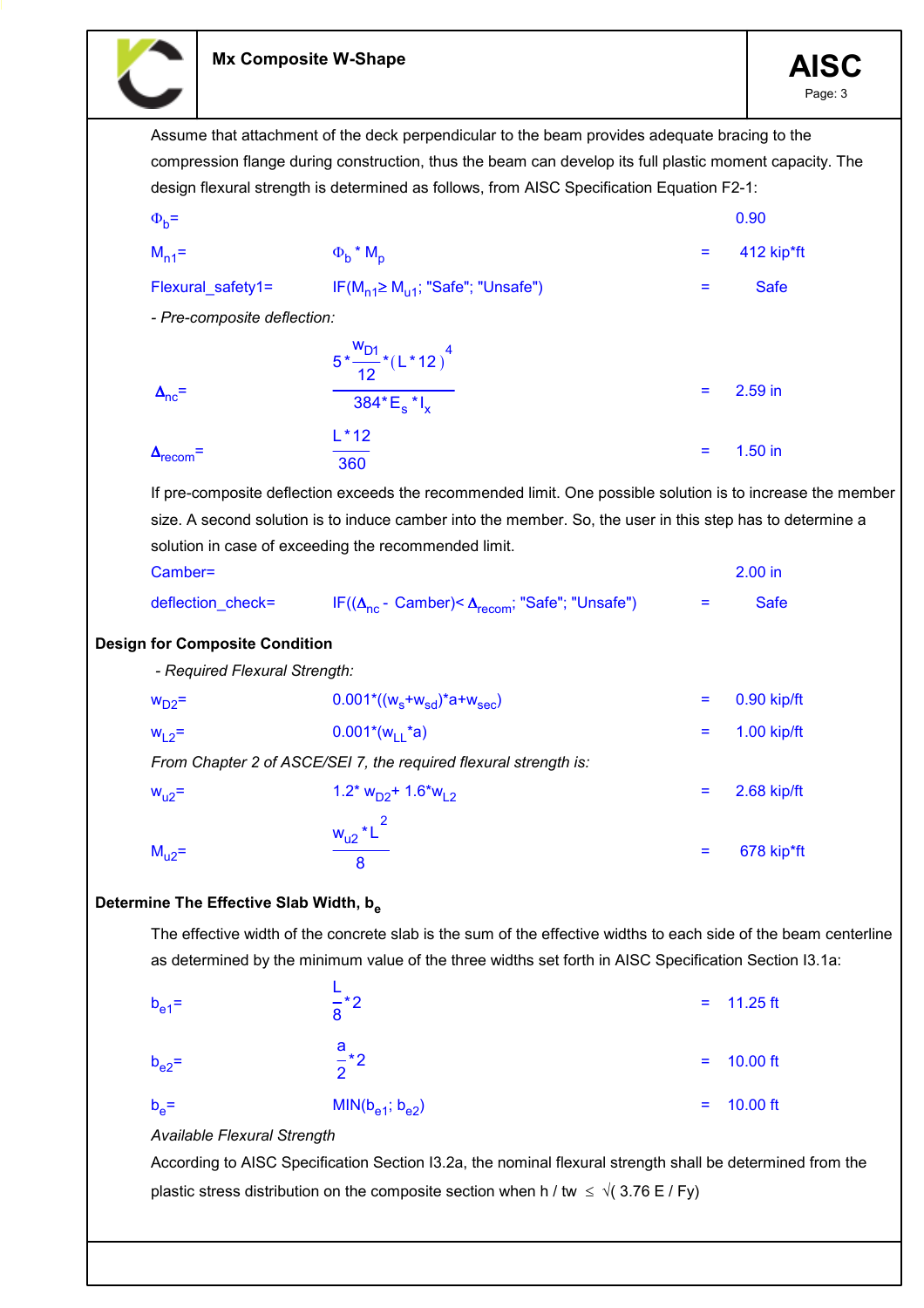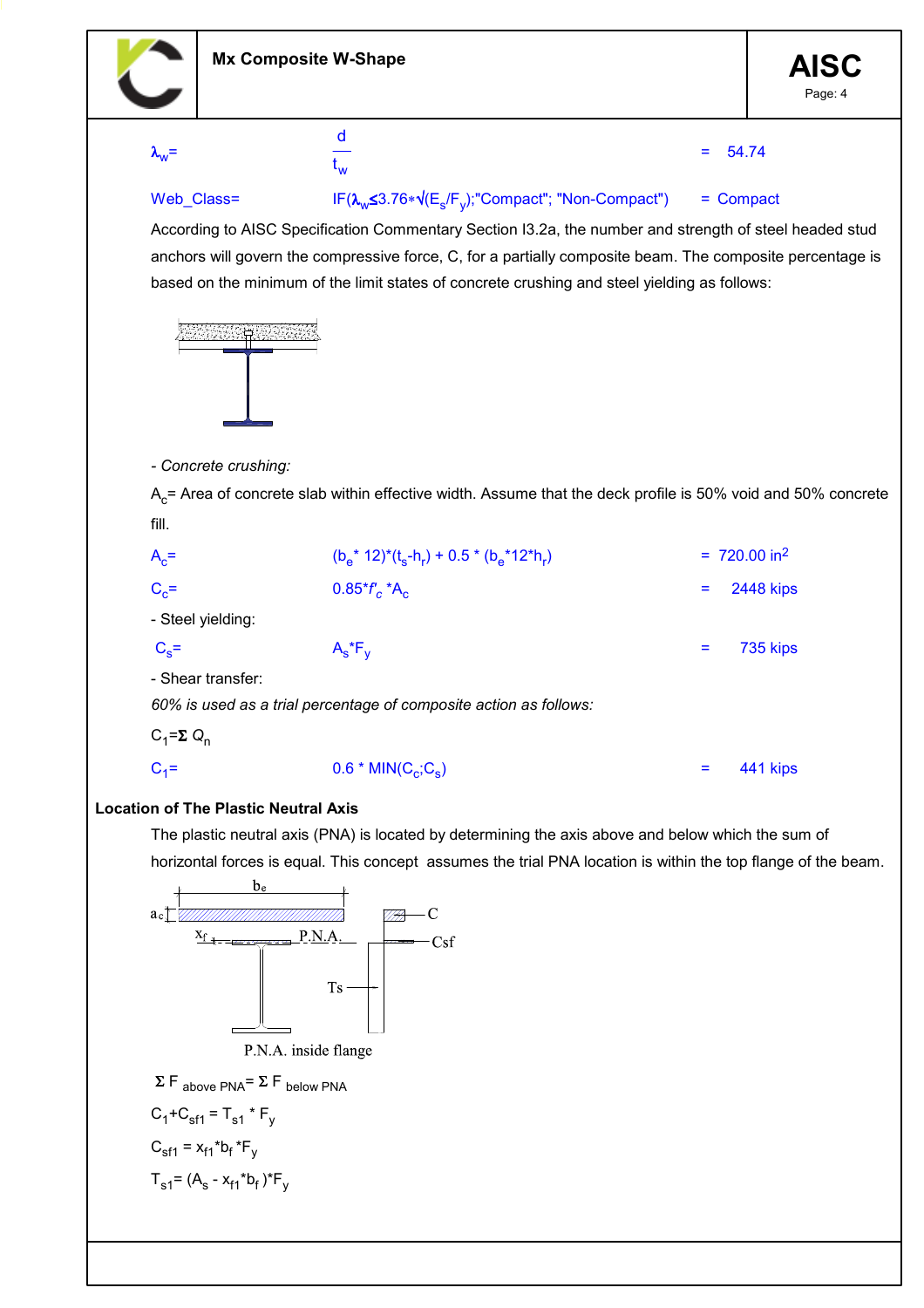|                           | <b>Mx Composite W-Shape</b>                       |                                                                                                           | <b>AISC</b><br>Page: 5 |
|---------------------------|---------------------------------------------------|-----------------------------------------------------------------------------------------------------------|------------------------|
|                           |                                                   | $A_s * F_y - C_1$                                                                                         |                        |
| $x_{f1}$ =                |                                                   | Ξ<br>$\overline{2^*b_f^*F_v}$                                                                             | $0.45$ in              |
| $X_f =$                   |                                                   | $IF(X_{f1} \leq t_f ; X_{f1}; t_f)$<br>Ξ                                                                  | $0.45$ in              |
| $C_{\rm sf}$ =            |                                                   | $x_f * b_f * F_y$<br>Ξ                                                                                    | 147 kips               |
| $T_s$ =                   |                                                   | $(A_s - x_f * b_f) * F_v$<br>Ξ                                                                            | 588 kips               |
| $C =$                     |                                                   | $T_s - C_{sf}$<br>Ξ                                                                                       | 441 kips               |
|                           | Check the percentage of partial composite action: |                                                                                                           |                        |
| $\alpha =$                |                                                   | C / MIN $(C_c; C_s)$<br>Ξ                                                                                 | 0.60                   |
| Check_case=               |                                                   | IF( $\alpha$ < 0.50; "Conservative"; "o.k.")<br>Ξ                                                         | o.k.                   |
|                           |                                                   | Determine the nominal moment resistance of the composite section following the procedure in Specification |                        |
|                           |                                                   | Commentary Section I3.2a: (calculating the sum. of moments about the P.N.A.)                              |                        |
| $M_2 = \Sigma F^*Y$       |                                                   | $\mathbf C$                                                                                               |                        |
| $a_c =$                   |                                                   | Ξ<br>$0.85 * f_c * b_a * 12$                                                                              | $1.08$ in              |
| $M_{n2}$ =                |                                                   | $1/12^*(C^*(t_s+x_f-a_c/2)+C_{sf}^*(x_f/2)+T_s^*(d/2-x_f))$<br>Ξ                                          | 763 kip*ft             |
|                           | Flexural_safety2=                                 | IF( $M_{n2} \ge M_{12}$ ; "Safe"; "Unsafe")<br>Ξ                                                          | <b>Safe</b>            |
|                           |                                                   | Composite deflection: (AISC specs. 13.1 and Eqn. C-13-1)                                                  |                        |
| $Y_{ENA} =$               |                                                   | $(A_s^*d/2+(C/F_y)^*(d+(t_s-a_c/2)))/(A_s+C/F_y)$<br>Ξ                                                    | 16.91 in               |
| $I_{Lb}$ =                |                                                   | $I_x + A_s * (Y_{ENA} - d/2)^2 + (C/F_v)^* (d + (t_s - a_c) - Y_{ENA})^2$<br>Ξ                            | $2545$ in <sup>3</sup> |
| $\Delta_c$ =              |                                                   | $5*\frac{w_{L2}}{12}*(L*12)^{4}$<br>Ξ<br>$\overline{384}$ * $E_s$ * $I_{Lb}$                              | $1.25$ in              |
| $\Delta_{\text{recom}}$ = |                                                   | $L*12$<br>Ξ<br>360                                                                                        | $1.50$ in              |
|                           | Deflection_check2=                                | $IF(\Delta_{c} < \Delta_{recom}; "Safe"; "Unsafe")$<br>Ξ                                                  | <b>Safe</b>            |
| <b>Summary</b>            |                                                   |                                                                                                           |                        |
|                           | Pre-composite condition:                          |                                                                                                           |                        |
| $M_{u1}$ =                |                                                   | $\frac{w_{u1} * L^2}{L}$<br>Ξ<br>$\overline{8}$                                                           | 344 kip*ft             |
| $M_{n1}$ =                |                                                   | $\Phi_b$ * $M_p$<br>Ξ                                                                                     | 412 kip*ft             |
|                           | Flexural_safety1=                                 | $IF(M_{n1} \geq M_{u1}; "Safe"; "Unsafe")$<br>Ξ                                                           | <b>Safe</b>            |
|                           |                                                   | $\frac{5*\frac{w_{D1}}{12}*(L*12)^{4}}{384*E_{s}*I_{x}}$                                                  |                        |
| $\Delta_{\text{nc}}$ =    |                                                   | Ξ                                                                                                         | 2.59 in                |
|                           |                                                   |                                                                                                           |                        |

Ĭ.

Τ